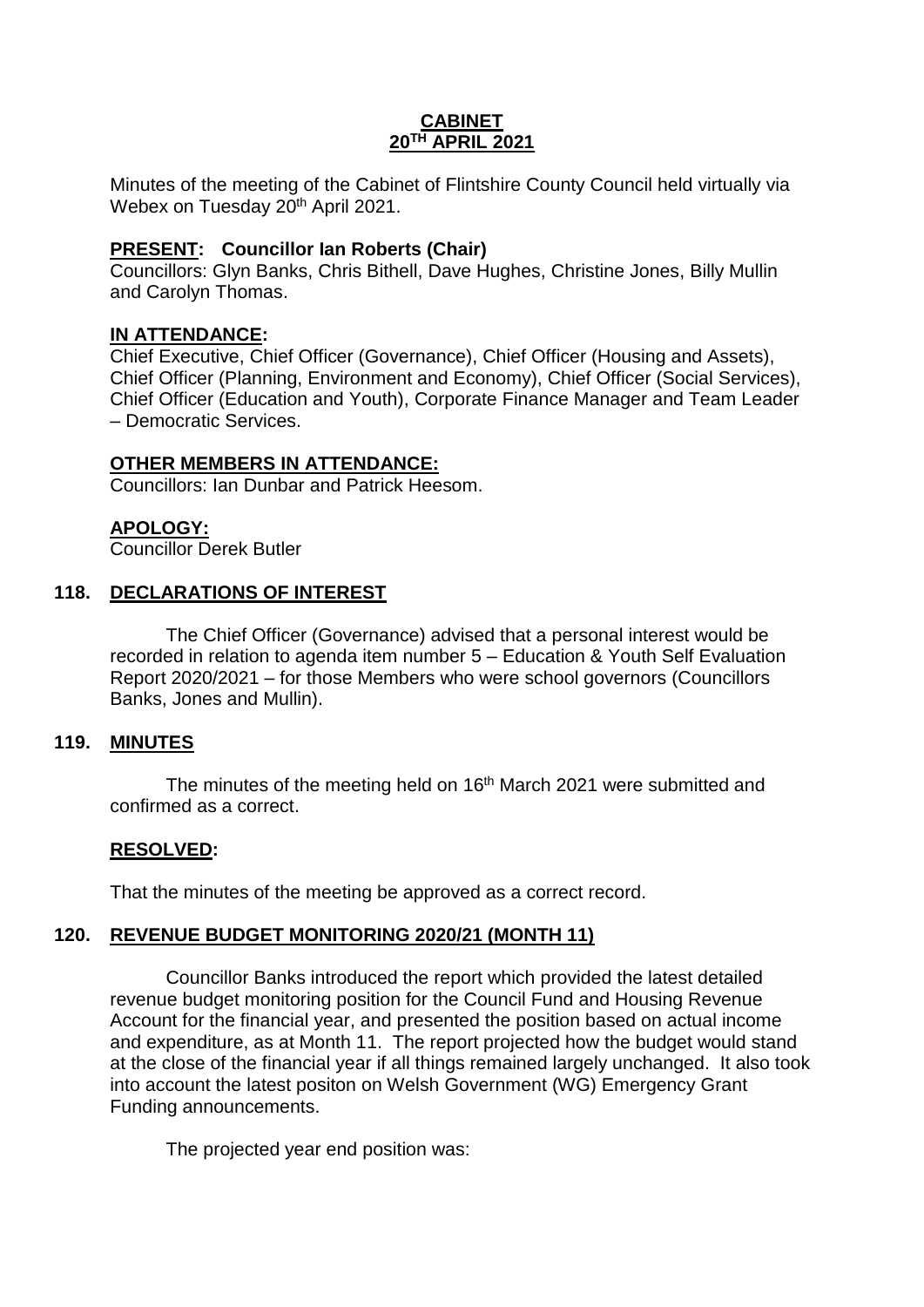# **Council Fund**

- An operating surplus of £1.912m (excluding the impact of the pay award which would be met by reserves), which was a favourable movement of £0.988m from the surplus figure of £0.924m reported at Month 10.
- The operating surplus of £1.912m equated to 0.67% of the Approved Budget, which was marginally above the target Medium Term Financial Strategy (MTFS) Key Performance Indicator (KPI) for a variance against budget of 0.5%.
- A projected contingency reserve balance as at 31<sup>st</sup> March 2021 of £5.689m.

The Corporate Finance Manager explained that the improved position had predominantly arisen from the confirmation of further funding from the Welsh Government (WG) Hardship Fund for Income Losses incurred during the financial year (£0.665m). In addition, WG had also adjusted the eligibility criteria for grants within Social Services (Adults and Children's services) which had resulted in a further positive movement on the outturn (£0.258m).

Previous forecasts included potential losses of income totalling £0.665m within the Planning and Environment and Governance portfolios. This was due to the fact that WG had only confirmed funding for up to 50% of those losses at that stage. As funding for the full amount had now been confirmed, the positive impact on the projected outturn had now been reflected.

## **Housing Revenue Account**

- Net in-year revenue expenditure forecast to be £1.675m lower than budget.
- A projected closing balance as at 31<sup>st</sup> March 2021 of £3.684m.

The Corporate Finance Manager provided details on the projected position, the projected position by portfolio, significant movements from Month 9, open risks, new emerging risks, achievements of planned in-year efficiencies, carry forward requests and reserves and balances.

He explained that as with all Councils, the pandemic had significantly impaced on Council Tax collection. At this stage Council Tax income was 1% below target which equated to £1.0m. Income was recovering slower than anticipated, but was expected to recover over time now that the recovery processes had resumed in full and when agreed payment deferrals were settled.

Councillor Roberts thanked all colleagues across the authority who continued to work hard to ensure that costs were kept to a minimum.

# **RESOLVED:**

(a) That the overall report and the projected Council Fund contingency sum as at 31st March 2021 be noted;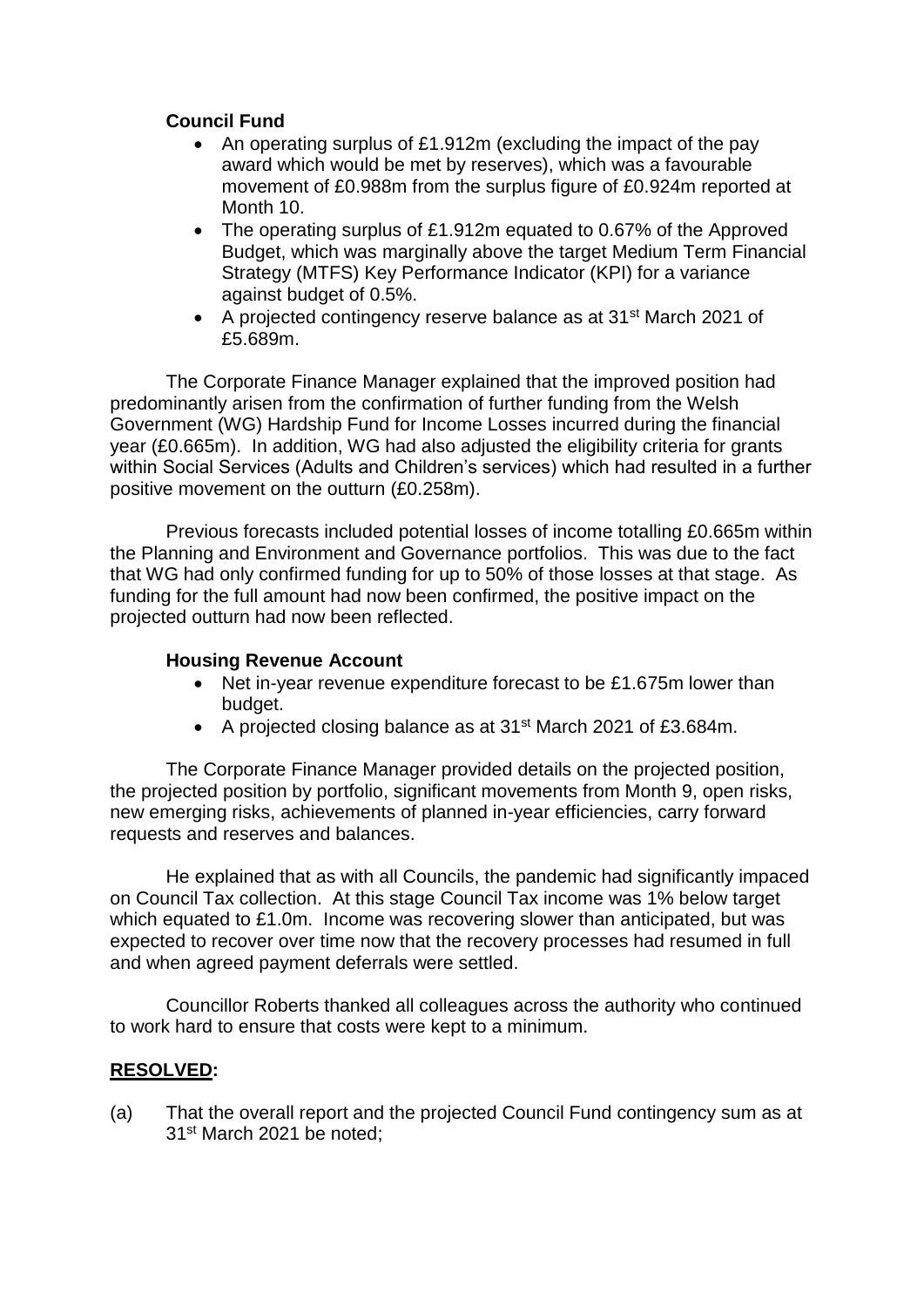- (b) That the projected final level of balances on the Housing Revenue Account be noted; and
- (c) That the carry forward requested included in the report be approved.

#### **121. EDUCATION AND YOUTH SELF EVALUATION REPORT 2020/2021**

Councillor Roberts introduced the report and explained that the council undertook an annual self-evaluation of its education services. Normally it was written against the framework for the inspections of Local Government Education Services published by Estyn but as the framework for the inspections of Local Government Education Services published by Estyn was suspended as a result of Covid-19, the report was presented in a different format with each service area focusing on its work over the last 12 months and how it had responded and adapted to the ongoing health emergency.

The Chief Officer (Education and Youth) explained that each section of the report provided an overview of the service area, how it had adapted and its ongoing development priorities which would be reflected in the Council Plan and the Portfolio Business Plan for 2021/22. Where progress had been possible against the Estyn recommendations following the 2019 inspection of Education Services in Flintshire, those were reflected in each service report.

Estyn had maintained regular contact with schools and education officers despite all formal inspection frameworks for schools and local authority education services remaining suspended. Welsh Government (WG) commissioned Estyn to undertake a review of the work of local authorities in supporting their learning communities in schools and pupil referral units (PRUs) during the period March to October 2020. The feedback report was based on virtual meetings with Education Officers, the Cabinet Member for Education, the Chair of Education, Youth and Culture Overview and Scrutiny Committee and a sample of headteachers in schools and PRUs.

The feedback report was appended to the Cabinet report and outlined the swift and effective response of the Council to support children and schools from the outset of the pandemic. It acknowledged the strong leadership from the Council's Emergency Response Team and the Education Portfolio. It highlighted the strength of the shared collaborative approach across the Council and with external partners, e.g. GwE, to effectively adapt services to meet the needs of children, young people and their families during the national emergency. It also noted the thorough review of the Council's response through the work of the Education, Youth and Culture Overview and Scrutiny Committee.

The report was very positive and did not identify any recommendations for further improvement.

Councillor Roberts thanked the Chief Officer and her team, and the Integrated Transport Unit, for the work that had been undertaken over the past year against the significant challenges they had been faced with. All Members echoed those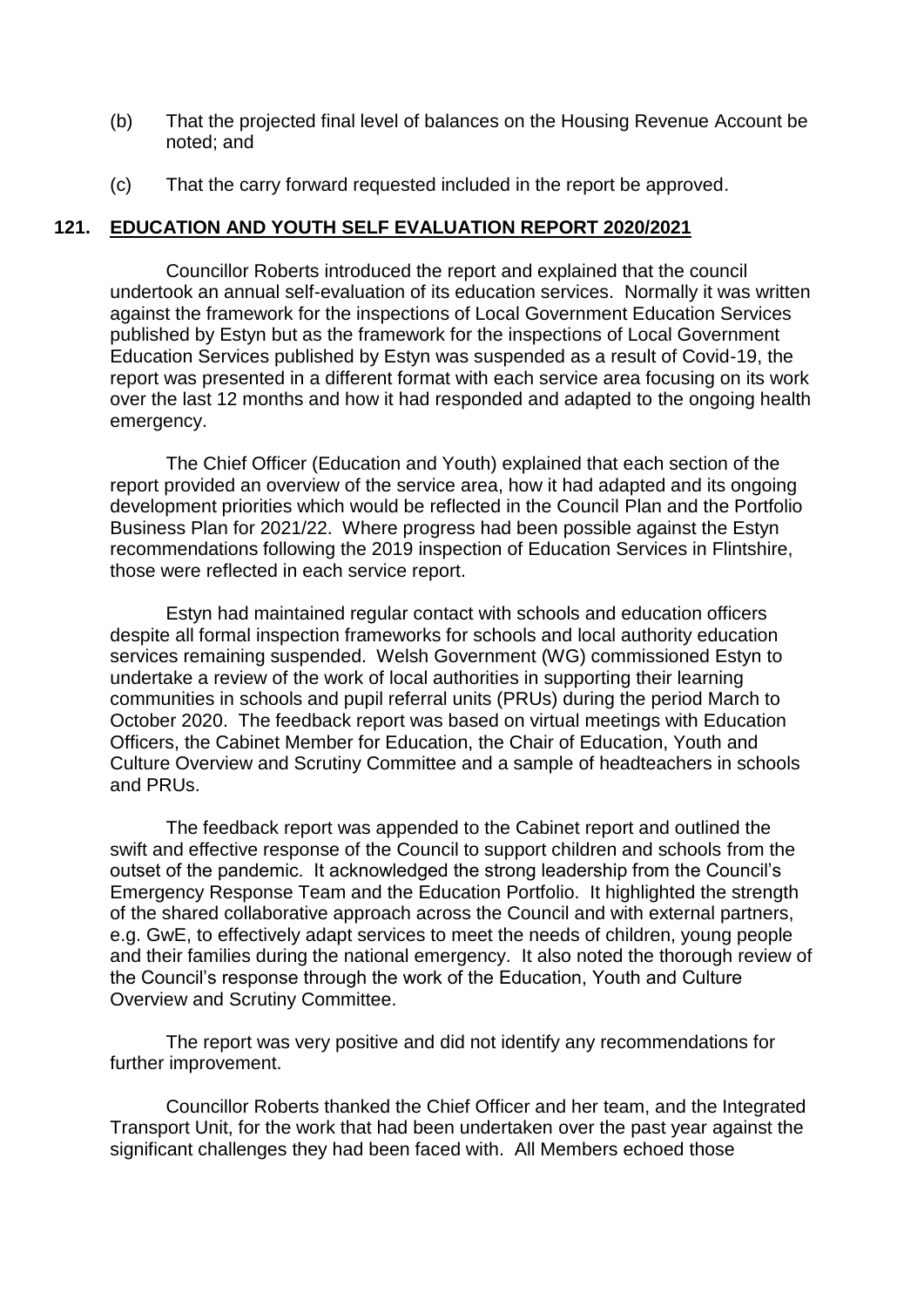comments, and also paid tribute to the teaching and support staff who had continued to provide face to face education for vulnerable children and children of key workers.

## **RESOLVED:**

- (a) That the content of the self-evaluation report be noted; and
- (b) That the positive thematic report undertaken by Estyn on the work of the education services in Flintshire to support children and young people during the pandemic be noted.

## **122. TOWN CENTRE REGENERATION – PROPERTY INTERVENTION**

The Chief Officer (Planning, Environment and Economy) introduced the report and explained that town centres faced escalating economic challenges and the current patterns of property ownership hampered attempts to help them to adapt.

The report acted as the first stage in the process of developing an ambitious but deliverable programme of interventions to support the reinvention and regeneration of town centres in Flintshire.

The intention of the programme was to:

- Reduce the number of long-term empty properties in town centres;
- Reduce the overall quantum of retail provision in town centres by repurposing units on the fringes;
- Find more sustainable uses for retail units and increase community enterprises on the High Streets;
- Plan to repurpose less viable shopping centres;
- Develop starter units for new retail enterprises in town centres;
- Encourage private sector investment in town centre properties; and
- Co-ordinate and support other Flintshire County Council portfolio interventions to maximise the regenerative effects of investment and resource.

Details of the projects within the programme and what they would include were outlined in the report. Also outlined in the report were details of the next steps that had been identified.

The Chief Executive explained that the region was due to switch from response to recovery due to the positive position it was in, in managing the pandemic. One of the six themes of recovery was town centre regeneration and evidence would be provided to governments when seeking funding.

In response to a question from Councillor Bithell, the Chief Officer explained that the local authority did have the power to intervene in empty properties, with the assistance of the support package from Welsh Government (WG) outlining enforcement powers, with some of the worst examples of properties not being looked after, to bring them back into good use in the interests of the local community and town centres.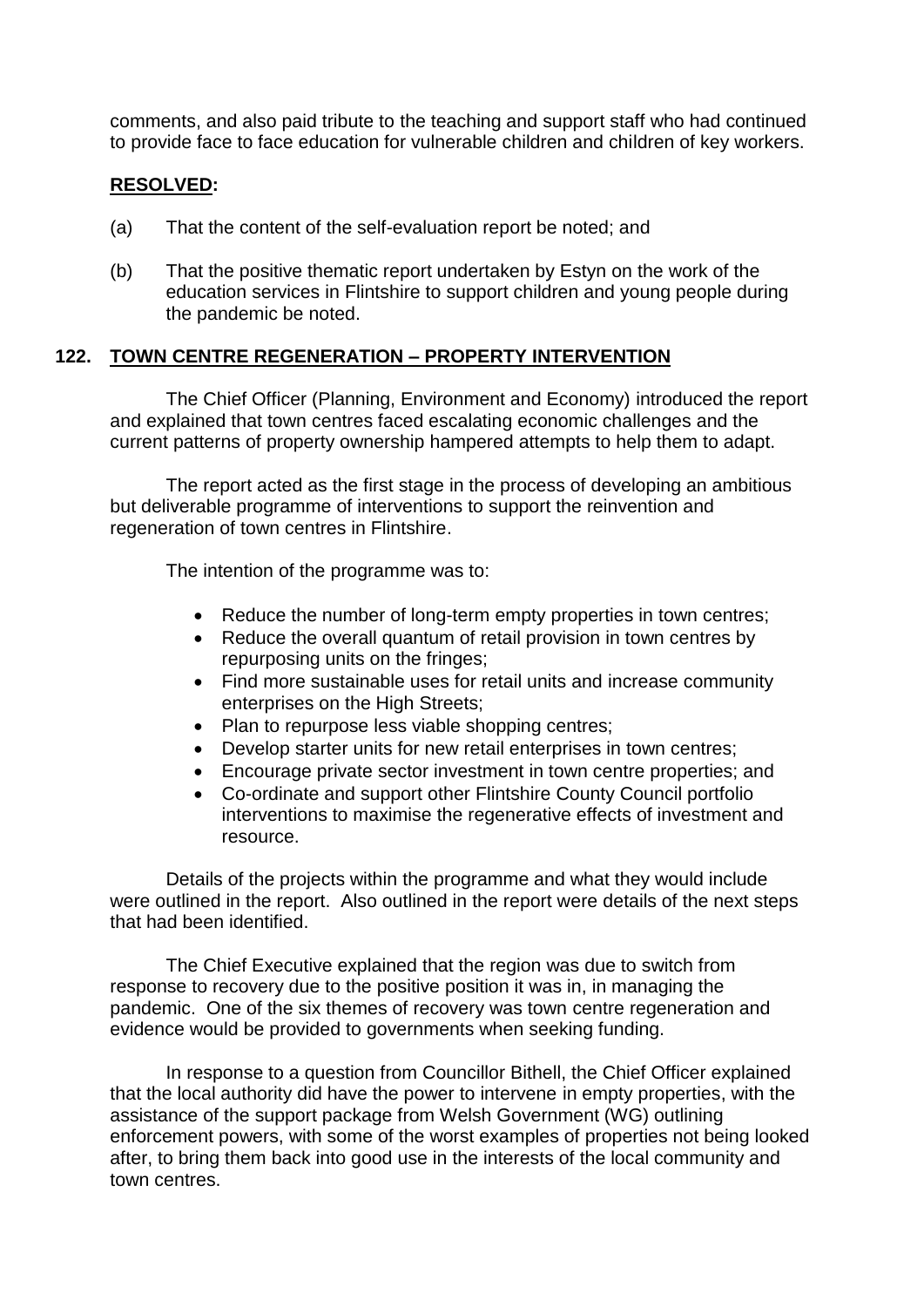Councillor Thomas spoke about positive initiatives that would help town centres, citing the repair café in Buckley and pop-up shops. The Chief Officer explained that this proposal was taking those steps one stage further, by taking a property and repurposing it.

In response to a question from Councillor Mullin, the Chief Officer explained that work would be done in partnership with Town Centre Managers and Town Councils.

Councillor Jones stressed the importance of people with learning and physical disabilities, mental health and dementia, being considered as part of the process. The Chief Officer said a report on specific town centres was being prepared and he would ensure those points were included.

#### **RESOLVED:**

That the role of the Council in regenerating town centres through property-focussed interventions be agreed.

#### **123. EXERCISE OF DELEGATED POWERS**

An information item on the actions taken under delegated powers was submitted. The actions were as set out below:-

#### **Streetscene and Transportation**

- **Street Works Fees and Charges for 2021/22** The fees and charges levied for various licenses and applications issued within Street Works have been reviewed and the proposed charges for 2021/22 are set out in the report.
- **Proposal to Construct Sinusoidal Humps and Flat Top Raised Tables / Junctions on King George Street, Mostyn Street, Plymouth Street and Woodland Street, Shotton**

To advise of the objection received following the advertisement of the Proposal to Construct Sinusoidal Humps and Flat Top Raised Tables / Junctions on King George Street, Mostyn Street, Plymouth Street and Woodland Street, Shotton.

#### **Housing and Assets**

**Council Rent – Application to Write Off Tenancy Arrears**

Financial Procedure Rules (section 5.2) stipulates that individual and bad and irrecoverable debts in excess of £5,000 are considered for write off in conjunction with the relevant Cabinet Member. The decision to write off in respect of one tenant who is subject to a Debt Relief Order (DRO). Rent arrears of £6,210.08 are included in the DRO which are now irrecoverable as a result of the award of the DRO.